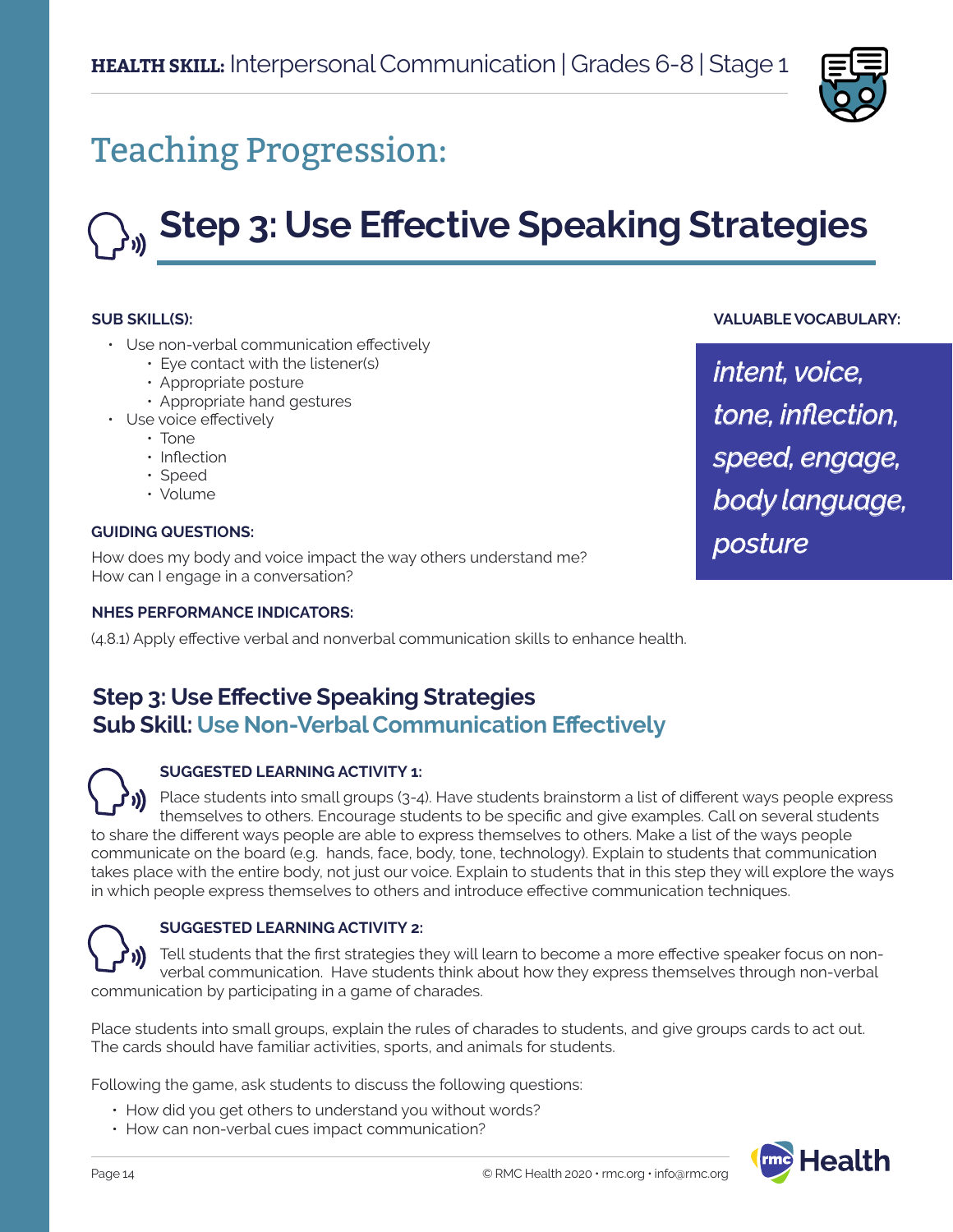

## Teaching Progression: **Step 3 | Use Effective Speaking Strategies (Cont.)**

#### **SUGGESTED LEARNING ACTIVITY 3:**

Explain to students that they will focus on appropriate body language when speaking in front of a small group in a professional setting, like the school. Tell students that they need to focus on the following elements to ensure they have appropriate body language while speaking:

- Eye contact with the listener(s)
- Appropriate posture
- Appropriate hand gestures

Show students a speech given by a famous person like the president. While students watch the speech, have them imitate the body language of the speaker. Stop throughout the speech to ask students what they are noticing about the speaker.

Ask the students to debrief the video with the following questions:

- How does non-verbal communication impact the message of the speaker?
- Why is non-verbal communication an important aspect of communication?

#### **SUGGESTED LEARNING ACTIVITY 4:**

Place students into small groups (3-4) and give them images of people who are speaking and listening. Ask students to critique the images and give constructive feedback on how these individuals could improve

their body language.

#### **TEACHING NOTES:**

- Make sure the images have clear context to let the students know how the speaker or listener should present themselves.
- Monitor student discussions and encourage students to think about the context and the way the person is using body language.

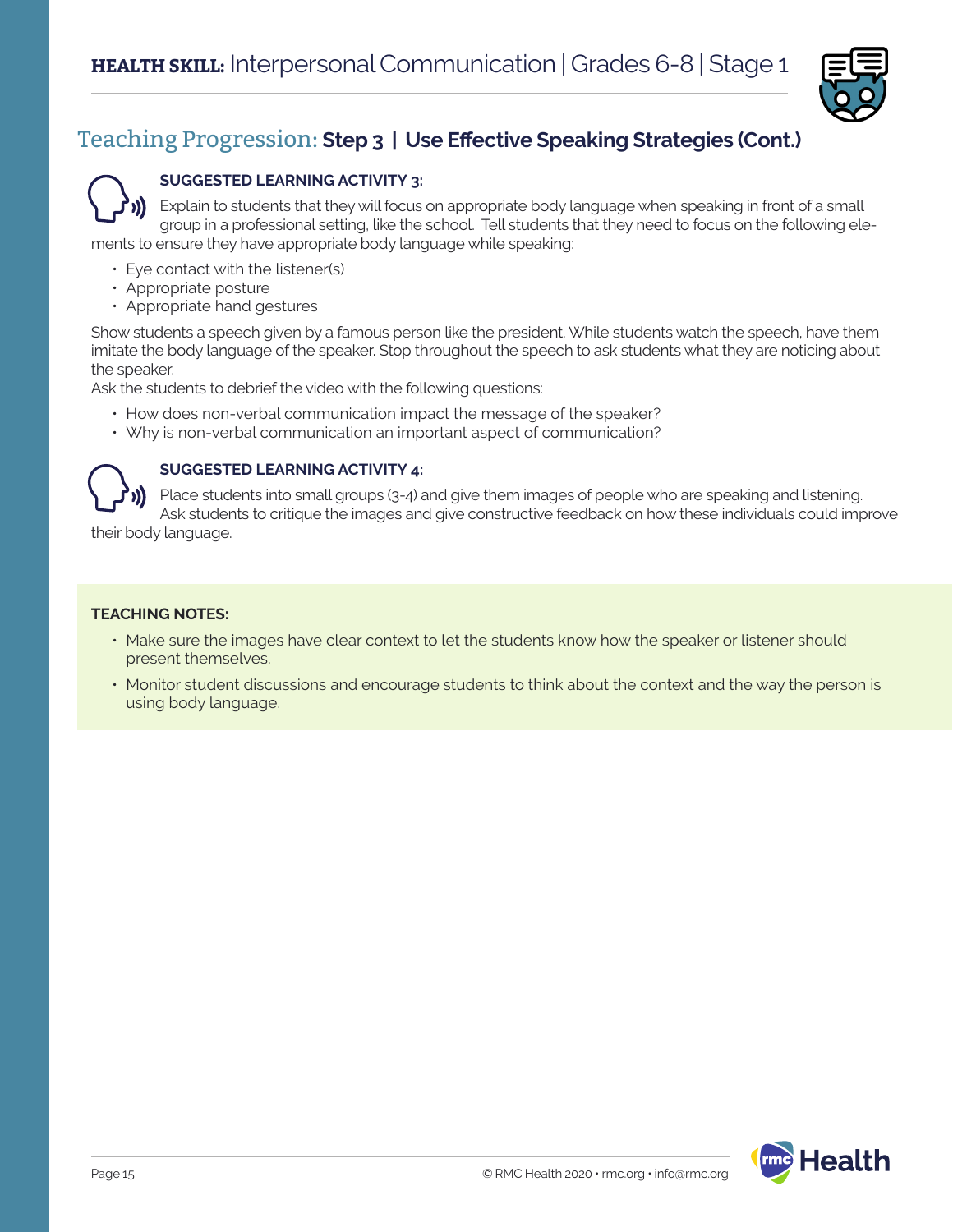

### Teaching Progression: **Step 3 | Use Effective Speaking Strategies (Cont.)**

## **Step 3: Use Effective Speaking Strategies | Sub Skill: Use Voice Effectively**

**SUGGESTED LEARNING ACTIVITY 1:** Tell students that one of the most powerful aspects of communication is our voice. Explain to students that our voice is much more than just what we are saying. Tell students that our tone, inflection, speed, and volume gives the audience insight into our meaning. Have students make a circle. Tell students that the way we show emotion in our voice is through tone, volume, and speed.

Give the class an easy phrase to read, like "Let's go to the movies today." Give students different tones, volumes, or speeds to read the same phrase. Go around the circle, allowing students to practice these different voice techniques.

#### **Language of Health Literacy:**

*Using voice effectively is important when communicating an idea because* .

 *is the most important aspect of voice because* .

*(Tone/Inflection/Speed) of voice impacts a speaker's message by* .

*In order to effectively convey* , *I must (strategy for voice) because* .

Debrief the activity with the following question:

- How can your voice change the meaning of words?
- Which aspect of voice do you think makes the most impact?
- When do you think it can be challenging to control the different aspects of your voice?

#### **TEACHING NOTES:**

- Model and provide the *Language of Health Literacy* to support debrief and student discussion.
- Use a variety of discussion strategies to ensure all students are able to participate and share ideas.



#### **SUGGESTED LEARNING ACTIVITY 2:**

Have students watch a famous speech. While they watch the speech, have students write down the voice strategies they witness being used by the speaker.

At the end of the speech, ask students the following questions to debrief the observations:

- What did you notice about the tone and inflection the speaker was using?
- What did you notice about the speed the speaker was using?
- What did you notice about the volume the speaker was using?
- Which voice did you think had the greatest impact on the audience?